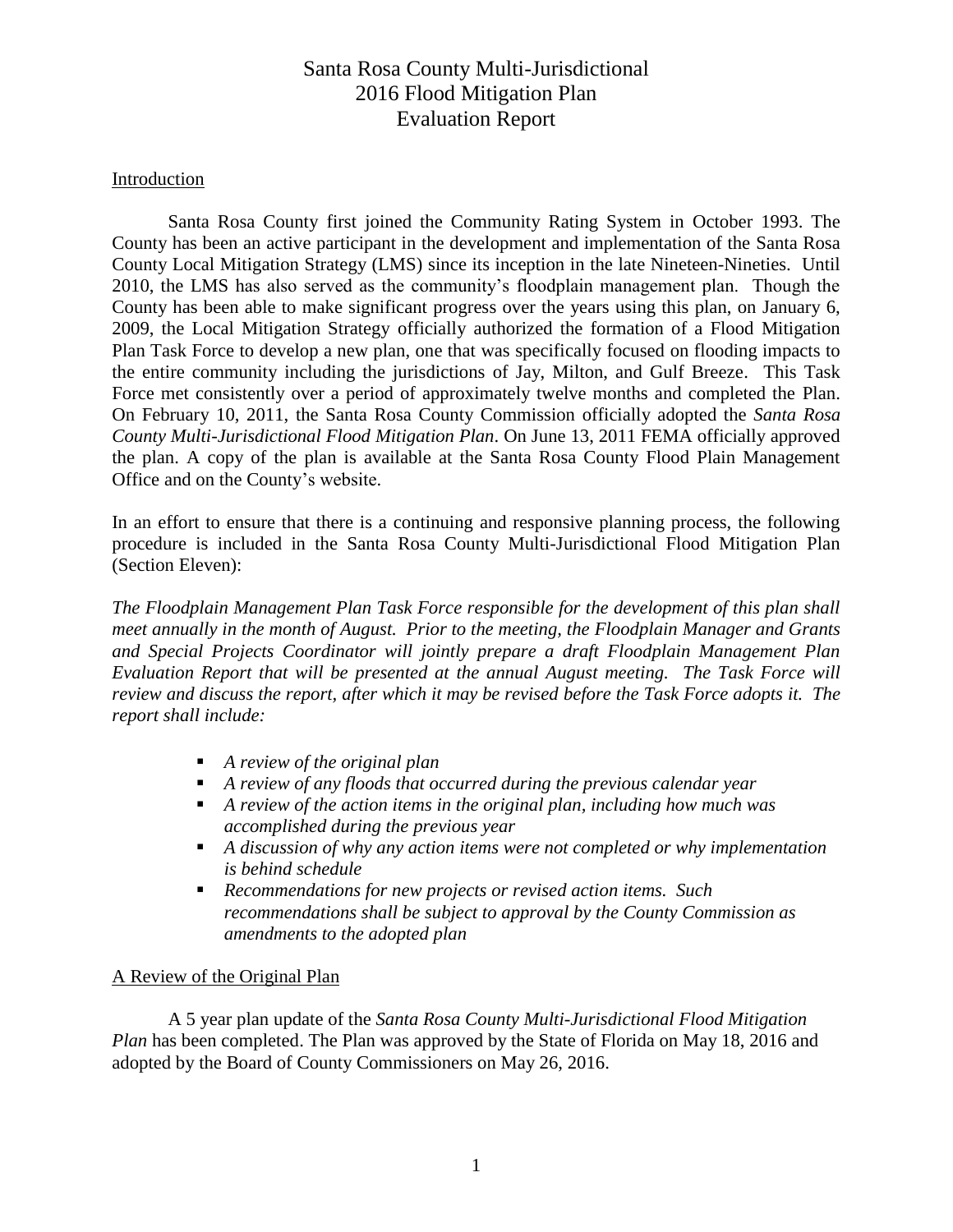#### A Review of Any Floods That Occurred During the Previous Calendar Year

The county has multiple departments including the Emergency Operations Center, the Public Works Department and the Floodplain Management Office that record flooding events and these events are also documented in our Computer Department's and GIS records for future planning purposes. Since July 2015, when the last evaluation was completed, we have not experienced any significant heavy rainfall or flooding events.

### A Review of the Action Items in the Original Plan

As a whole, the action plan has been very successfully addressed in the past and many items have been either pursued or completed effectively.

### A Discussion of Why Any Action Items Were Not Completed

Action items that were not successful were discussed and either modified or replaced with an item deemed by the FMTF more likely to be successful.

#### Recommendations for New Projects or Revised Action Items

The *Santa Rosa County Multi-Jurisdictional Flood Mitigation Plan* has been in effect for approximately 6 years. During this time, many of the action items have either been completed or have progressed considerably. As a result of the April 30, 2014 Flood Event, many areas in the south end including Holley By the Sea, were identified as those needing additional stormwater/drainage improvements. As a result of input from Santa Rosa County Public Works and the Engineering department , the county submitted four new stormwater drainage projects through the HMGP program including the Pace Lane and Patterson Lane area (Pace); the Chipper and Maranatha Lane (Pace): the Ranchettes/Whisper Bay Subd (Gulf Breeze); and an additional project in Villa Venyce. Each project is currently in the design phase and construction is expected in 2017. Additional activities are ongoing related to the prioritization of projects in the Holley By The Sea Master Plan Study including identification of funding and a plan for implementation. The Local Mitigation Strategy Committee will continue to address these problem areas and adjust the LMS project priority listing for consideration of Mitigation Grant funding.

Santa Rosa County has been exceptionally active and proactive concerning flood mitigation since the development of the Flood Mitigation Plan. Following is a summary of some of the specific activities undertaken by the County to strengthen flood mitigation:

#### Community Outreach

As described further in the attached Plan for Public Information, the Floodplain Management Office works in coordination with the Emergency Management Division to conduct community outreach multiple times throughout the year and through various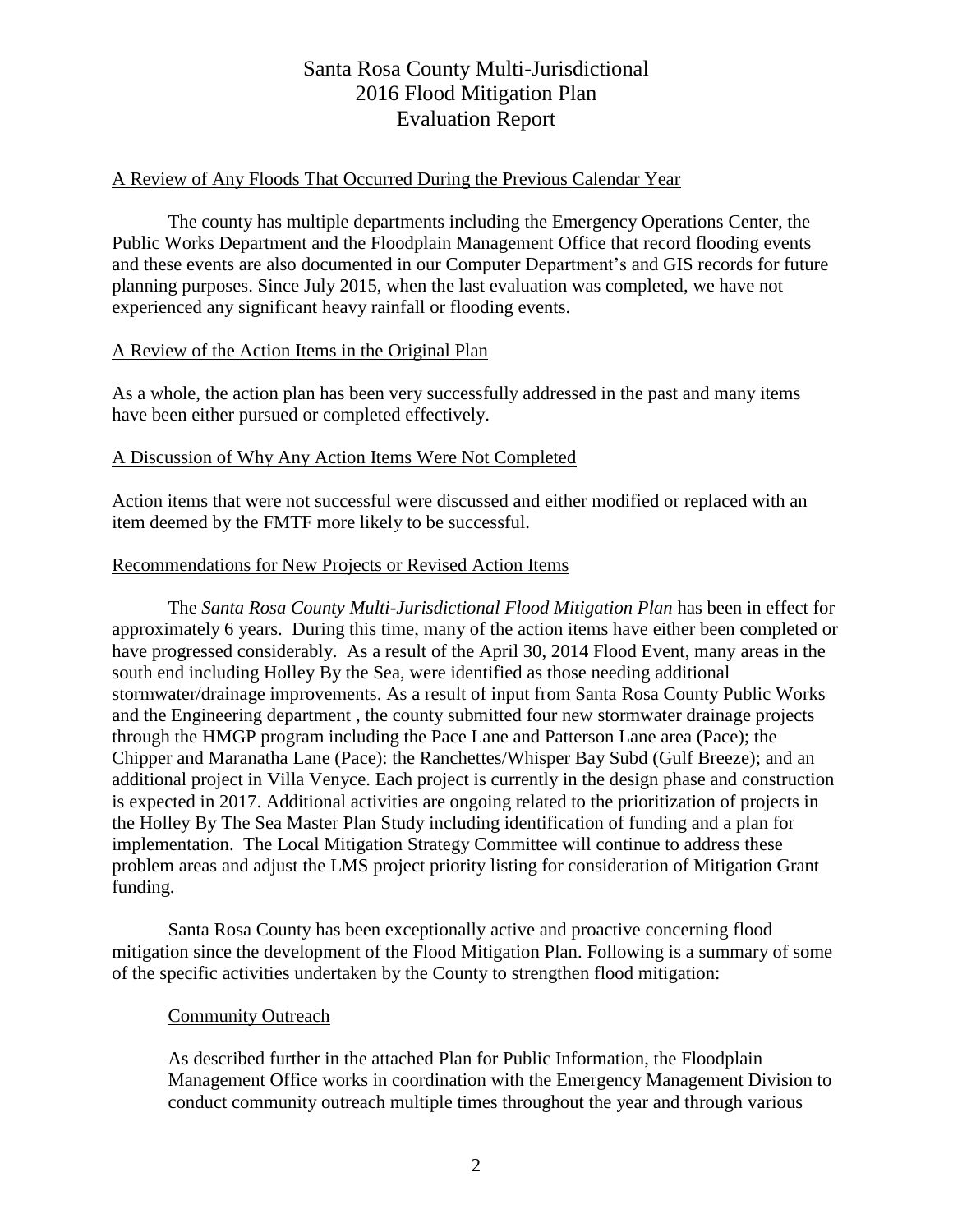activities and formats. Outreach by Stakeholders is also encouraged and supported by staff.

## Floodplain Management

- Conducted 3 Realtor/Lender/Agent workshops.
- Participated as a panelist and made a presentation at the Gulf Coast Community of Practice Annual Meeting.
- Flyers produced by Florida Department of Emergency Management were distributed to kiosks and local agencies for availability to the public.
- Updated the floodplain website twice in 2016.
- Participated in SAFER Santa Rosa Expo for the 6th year on May 21, 2016.
- Working with the Santa Rosa County Tax Collector and the Public Information Officer to send out annual flood safety information with the Tax bills.

### Emergency Response Preparedness

- Annual Hurricane Exercise (flood recovery) conducted May  $18^{th}$  2016
- Participated in SAFER Santa Rosa Expo for the 6th year on May 21, 2016
- Participated in the Senior Expo on March 17, 2016.
- Participated in the Whiting Field Military Appreciation day May 13, 2016
- Distribute flood information at 'Love My Neighbor' event 28 Aug 16
- Discuss flood issues at Sunrise Kiwanis 10 Aug 16
- Had flood scenario in EOC activation exercise 18 May 16
- Santa Rosa PrepareAthon was 16-21 May with 17 may focused on "know"
	- Tuesday Visit floodsmart.gov and our county page, plus our SM sites, media push for this, use all assets to include chambers to push information
	- Wednesday Tornado drill, tsunami and flood will be the small scenarios we run on the day of our exercise (which is really a great way to educate of WebEOC)
	- Thursday hold our open house and try to get FDs to do so as well.
- Discussed local hazards to include floods with Boy Scouts working on Preparedness badge
- Santa Rosa Hospital ER Grand Opening May 14, 2016
- Wal-Mart, Navarre, FL Safety Awareness Month June 25, 2016
- Santa Rosa County Employee Health Fair July 27, 2016

### Major Drainage Improvement or other Mitigation Project Construction

 Evaluated severe repetitive loss listing for eligibility in the flood mitigation program to elevate structure.